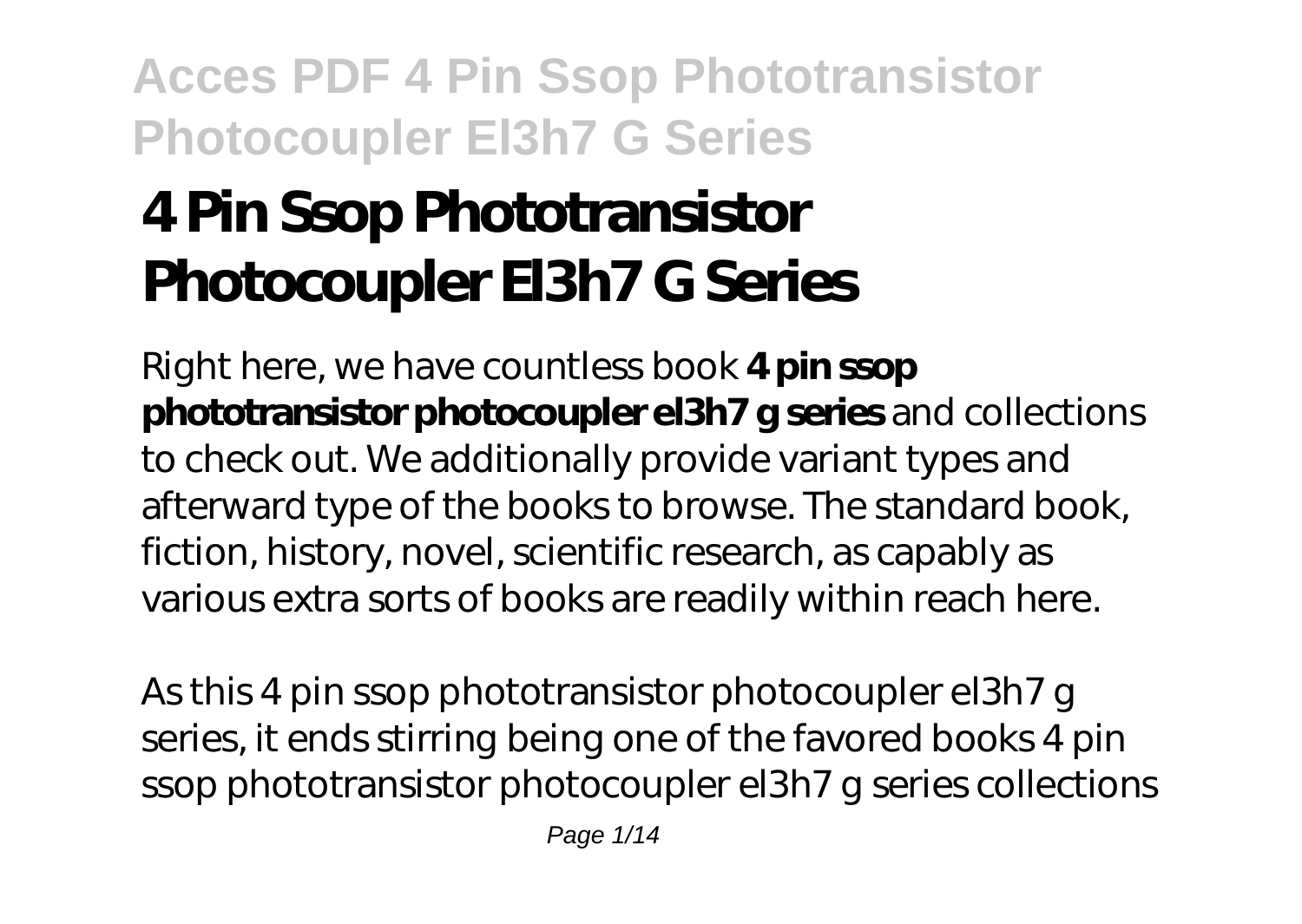that we have. This is why you remain in the best website to look the amazing ebook to have.

How an Optocoupler Works and Example Circuit *Optoelectronics: Low Input Current, 4 Pin Optocoupler Portfolio Opto-Couplers Theory and Circuits How to Test Optocoupler, super simple and easy* Optocoupler/Optoisolator Tutorial | PC817 MOC3021 | How to use? | Pinout *4 channel level shifter/optocoupler from ICStation.com* LED Flasher Circuit *TOP 2 ELECTRONIC PROJECTS WITH 557, TRANSISTOR 817 OPTOCOUPLER AND IC LA4425.*

Quick look at PC817 op tocoupler from integrated circuit kit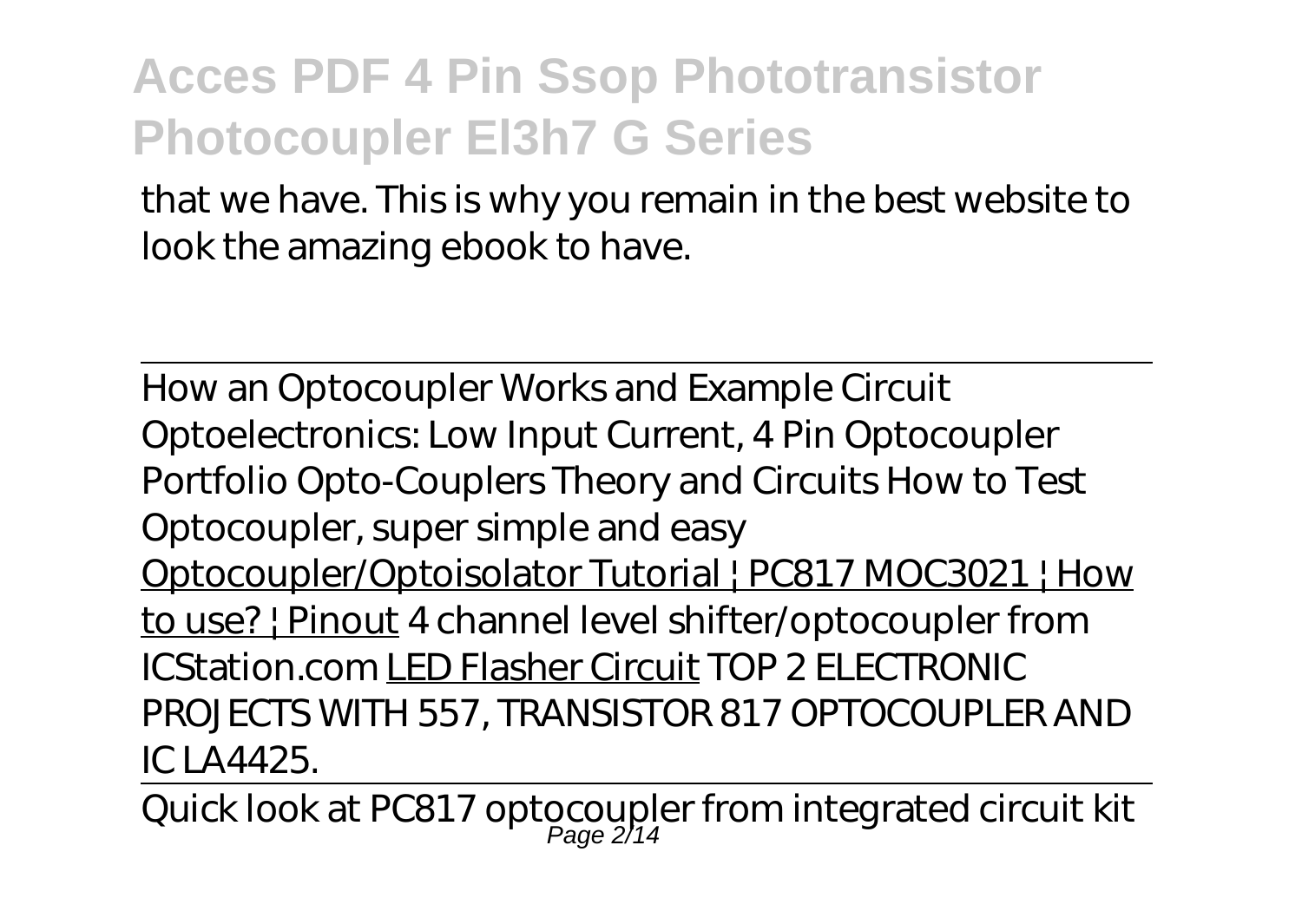by electronzap review*optocoupler testing | how to test optocoupler using analog multimeter* **How Optocoupler works, Practical Demo, applications** Electronic Basics #32: Relays \u0026 Optocouplers 12V LED Flasher Circuit photocoupleur optocoupleur

incredible project with optocoupler /

simple \u0026 useful *Buck converter vs. linear voltage regulator - practical comparison* led flasher circuit with optocoupler *Breathing LED with Opto Coupler How to connect Optocoupler with TRIAC to control high voltage AC Load How to test optocoupler / easy! for any opto-isolator as the one used in ATX power supply* TOP 3 ELECTRONIC PROJECTS WITH Z44N MOSFET, TIP42C TRANSISTOR, LED Page 3/14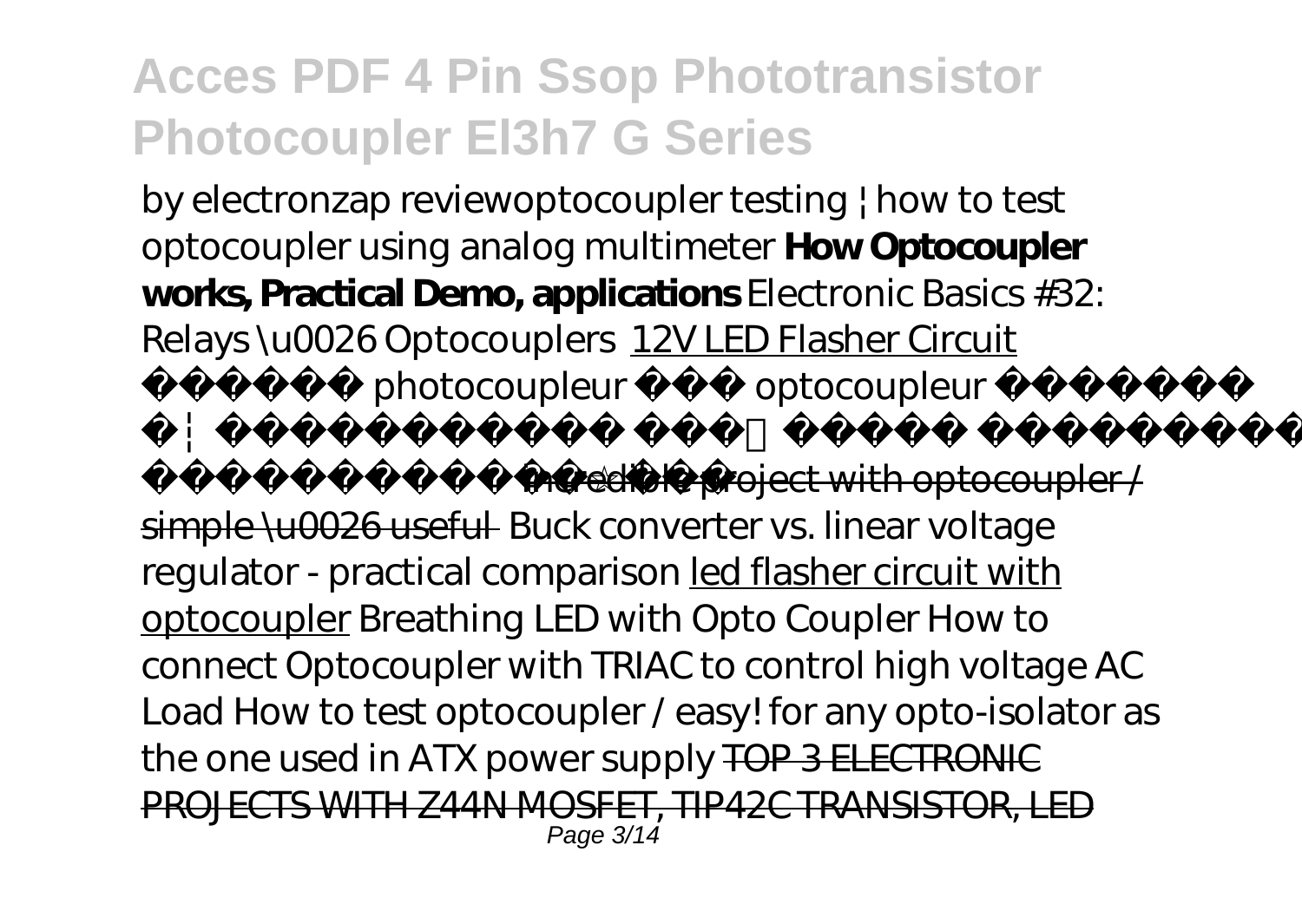AND 817 OPTOCOUPLER. #111 Mains Opto Isolator (SAFE Workshop Automation) optocoupler - Digital Electronics: Optocoupler | Optoisolator - Driving a highcurrent CREE XLamp XR-C LED Using Optocouplers with the Raspberry Pi

DROK Constant Voltage, Constant Current Buck Regulator as a Portable DC Supply*How Does An Optocoupler Work? PC817 Investigation How to use Opto-Couplers? (In Tamil)* #53 Protect your Arduino - use an Opto Isolator! And RGB sound-to-light demo**Arduino uno Electronics tutorial phototransistor Optocoupler or Opto-isolator working \u0026 use \"motor\"** *4 Pin Ssop Phototransistor Photocoupler* Description The EL3H7-G series devices consist of an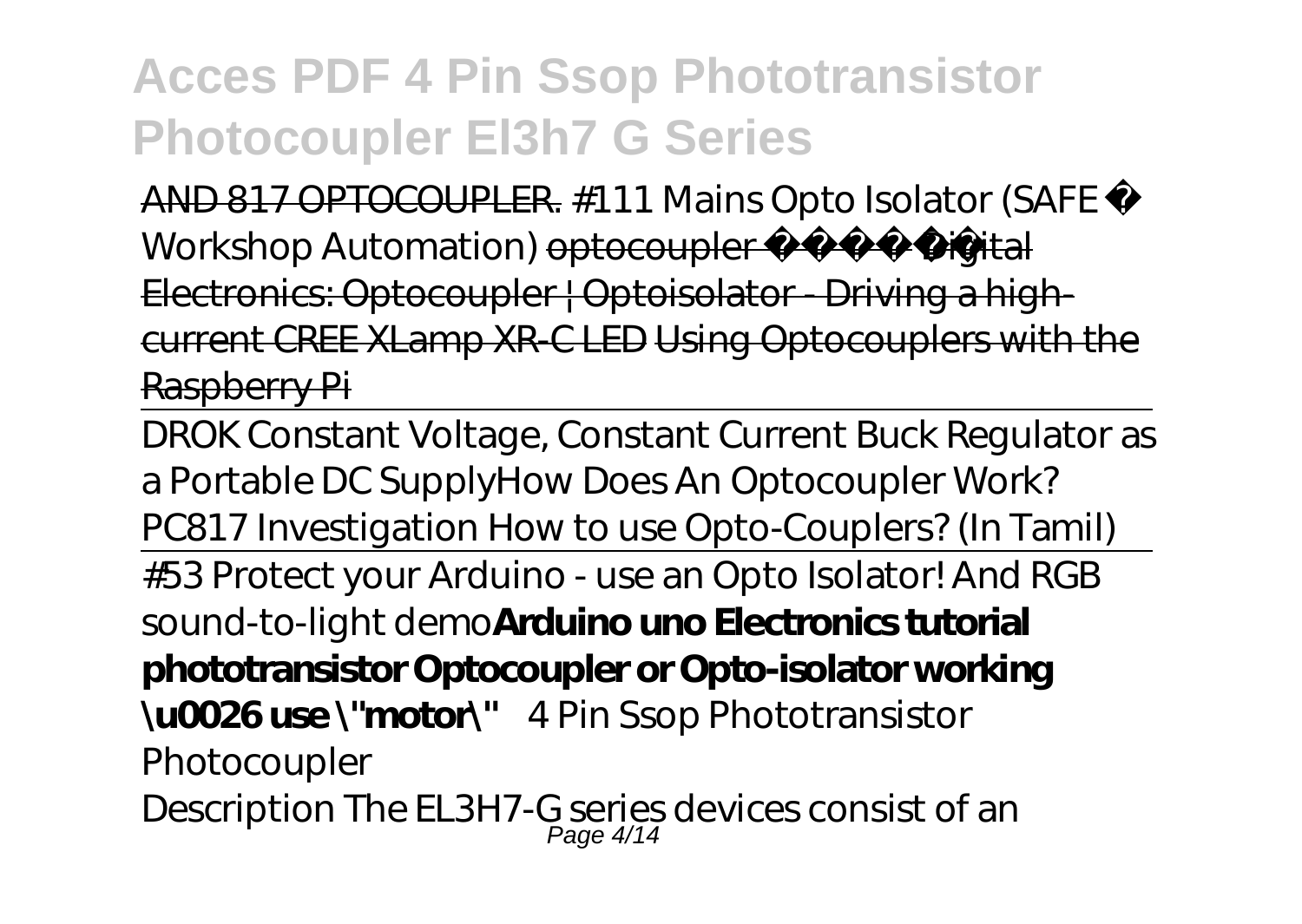infrared emitting diode, optically coupled to a phototransistor detector encapsulated with green compound. They are packaged in a 4-pin small outline SMD package.

### *4 PIN SSOP PHOTOTRANSISTOR PHOTOCOUPLER EL3H7-G Series*

Buy Vishay, VOS617A-3X001T DC Input Phototransistor Output Optocoupler, Surface Mount, 4-Pin SSOP VOS617A-3X001T. Browse our latest Optocoupler ICs offers. Free Next Day Delivery.

*Vishay, VOS617A-3X001T DC Input Phototransistor Output ...* 4 PIN SSOP PHOTOTRANSISTOR PHOTOCOUPLER AC INPUT Page 5/14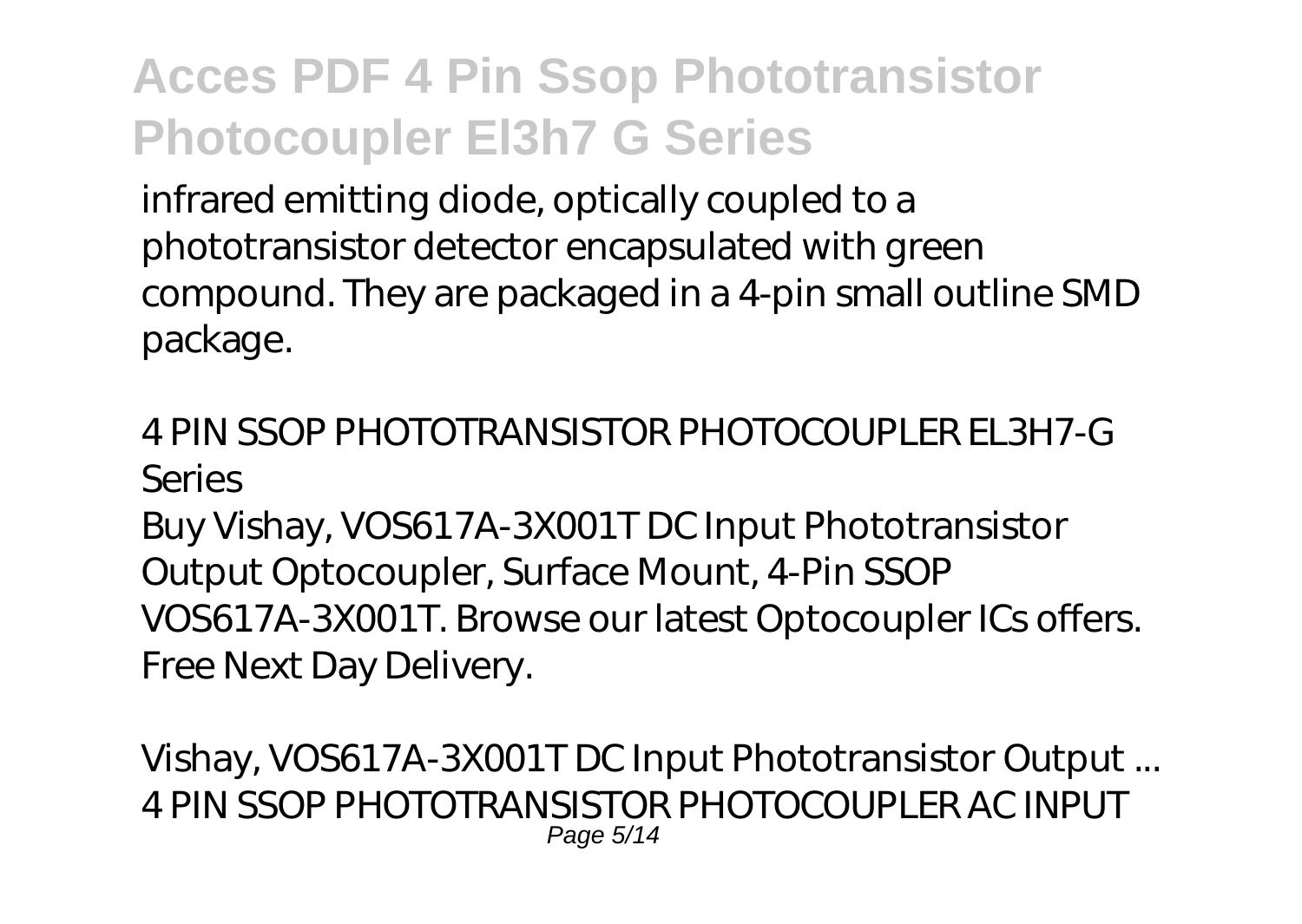PHOTOCOUPLER EL3H4-G Series Features • Compliance Halogen Free (Br < 900 ppm, Cl < 900 ppm, Br+Cl < 1500 ppm) • AC input response • Current transfer ratio (CTR: Min. 20% at  $IF = \pm 1mA$ , V CE = 5V) • High isolation voltage between input and output (Viso = 3750 V rms ) • Compact small outline package • Compliance with EU REACH • The ...

#### *4 PIN SSOP PHOTOTRANSISTOR PHOTOCOUPLER AC INPUT*

*...*

The EL354N-G series of devices each consist of two infrared emitting diode, connected in inverse parallel, optically coupled to a phototransistor detector.. They are packaged in a 4-pin small outline package. Page 6/14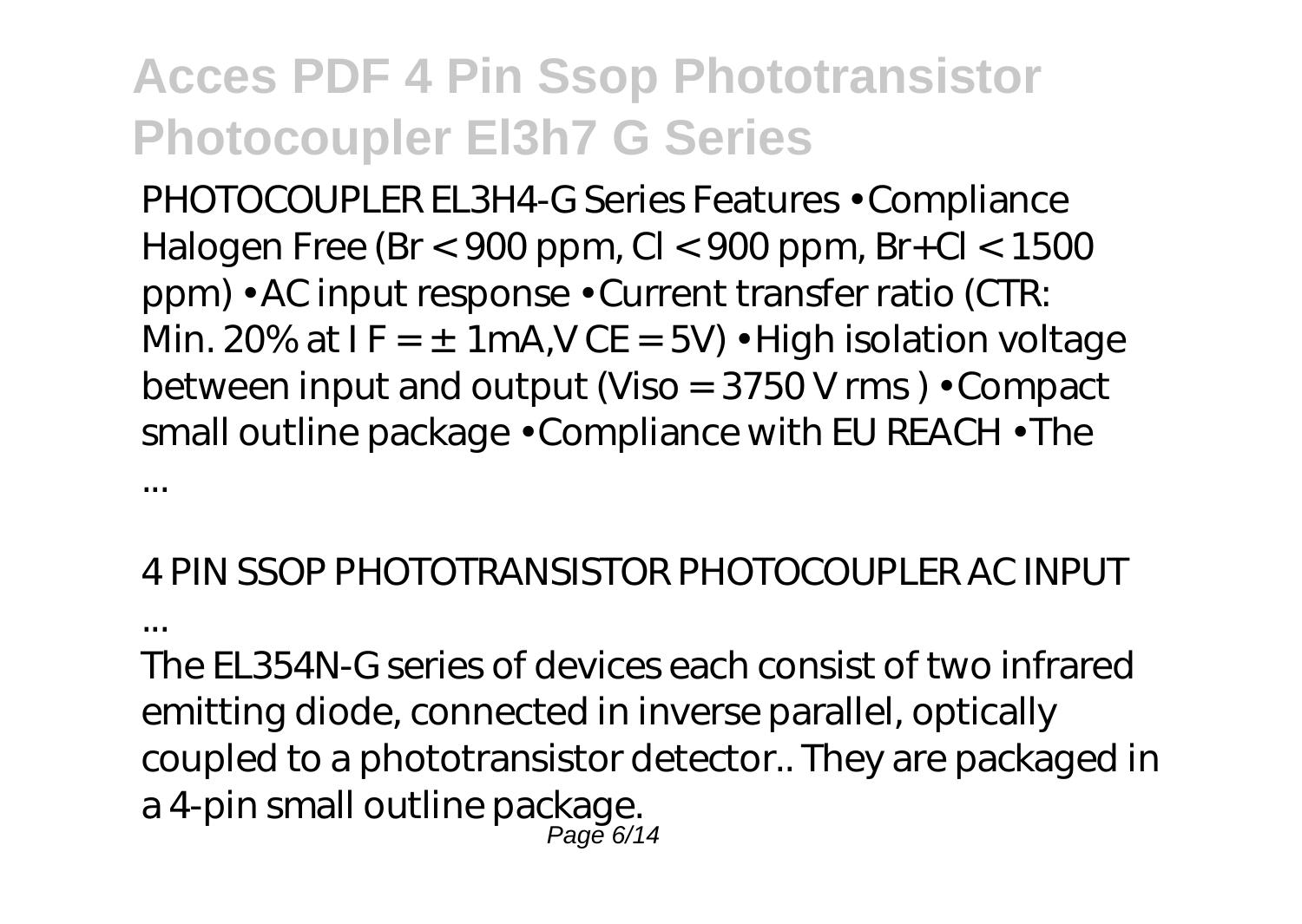*4 PIN SOP PHOTOTRANSISTOR PHOTOCOUPLER AC INPUT ...* Description The EL357N-G series contains an infrared emitting diode, optically coupled to a phototransistor detector. The devices in a 4-pin small outline SMD package.

### *4 PIN SOP PHOTOTRANSISTOR PHOTOCOUPLER EL357N-G Series*

Description The EL3H7-G series devices consist of an infrared emitting diode, optically coupled to a phototransistor detector encapsulated with green compound. They are packaged in a 4-pin small outline SMD package.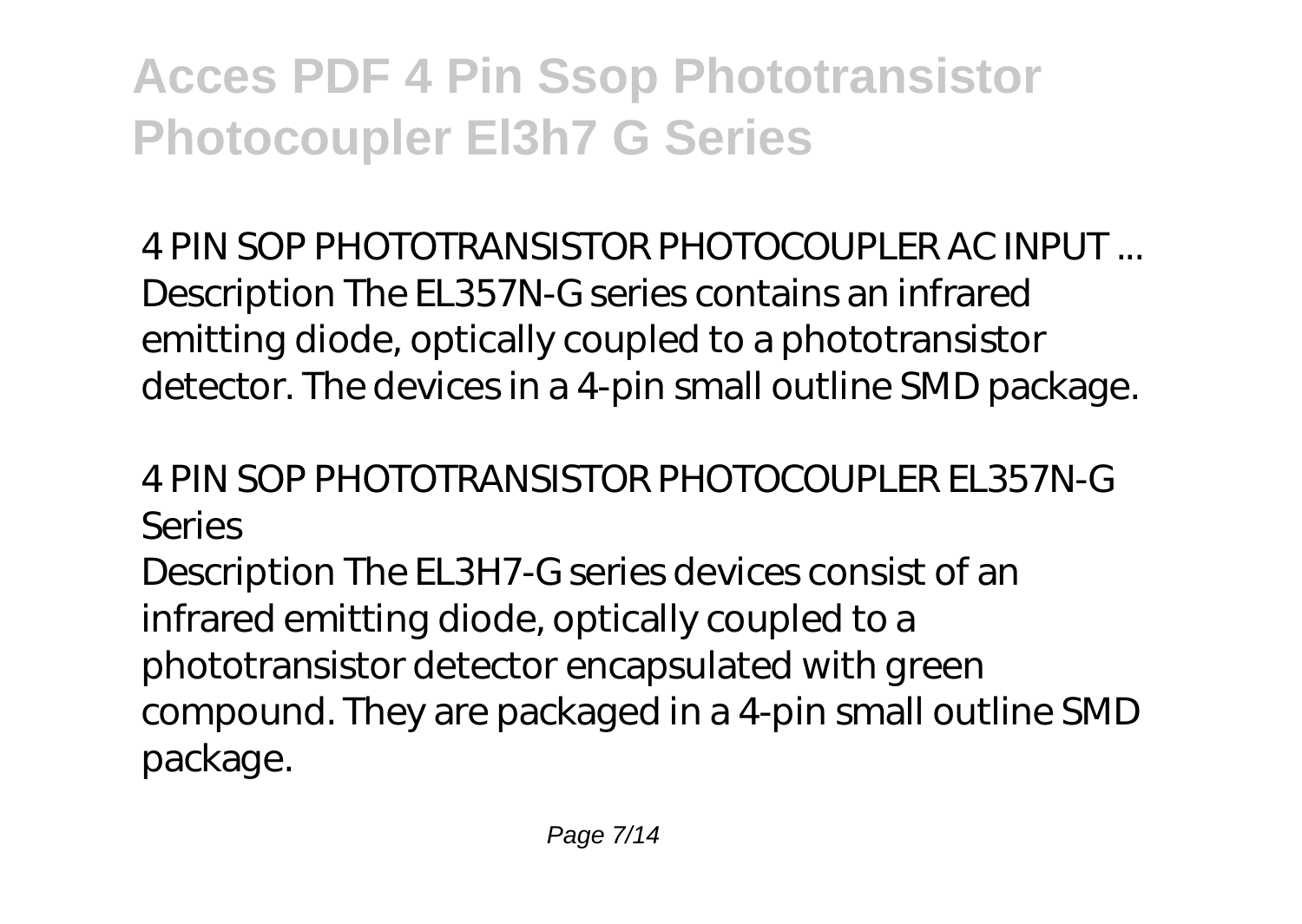### *4 PIN ULTRA SMALL SSOP PHOTOTRANSISTOR PHOTOCOUPLER EL3H7 ...*

Pin Configuration . 1. Anode . 2. Cathode . 3. Emitter . 4. Collector . The EL101X-G series devices consist of an infrared emitting diode, optically coupled to a phototransistor detector. Compound use free halogens and Sb. 2. O. 3. They are packaged in a 4-pin SOP package. Applications • Programmable controllers • System appliances ...

*4 PIN LONG CREEPAGE SOP PHOTOTRANSISTOR PHOTOCOUPLER* PHOTOTRANSISTOR PHOTOCOUPLER EL101X-G Series Features: •Compliance Haloen Free (Br <900 ppm ,Cl <900 ppm , Br+Cl < 1500 ppm) •Current transfer ratio (CTR: Page 8/14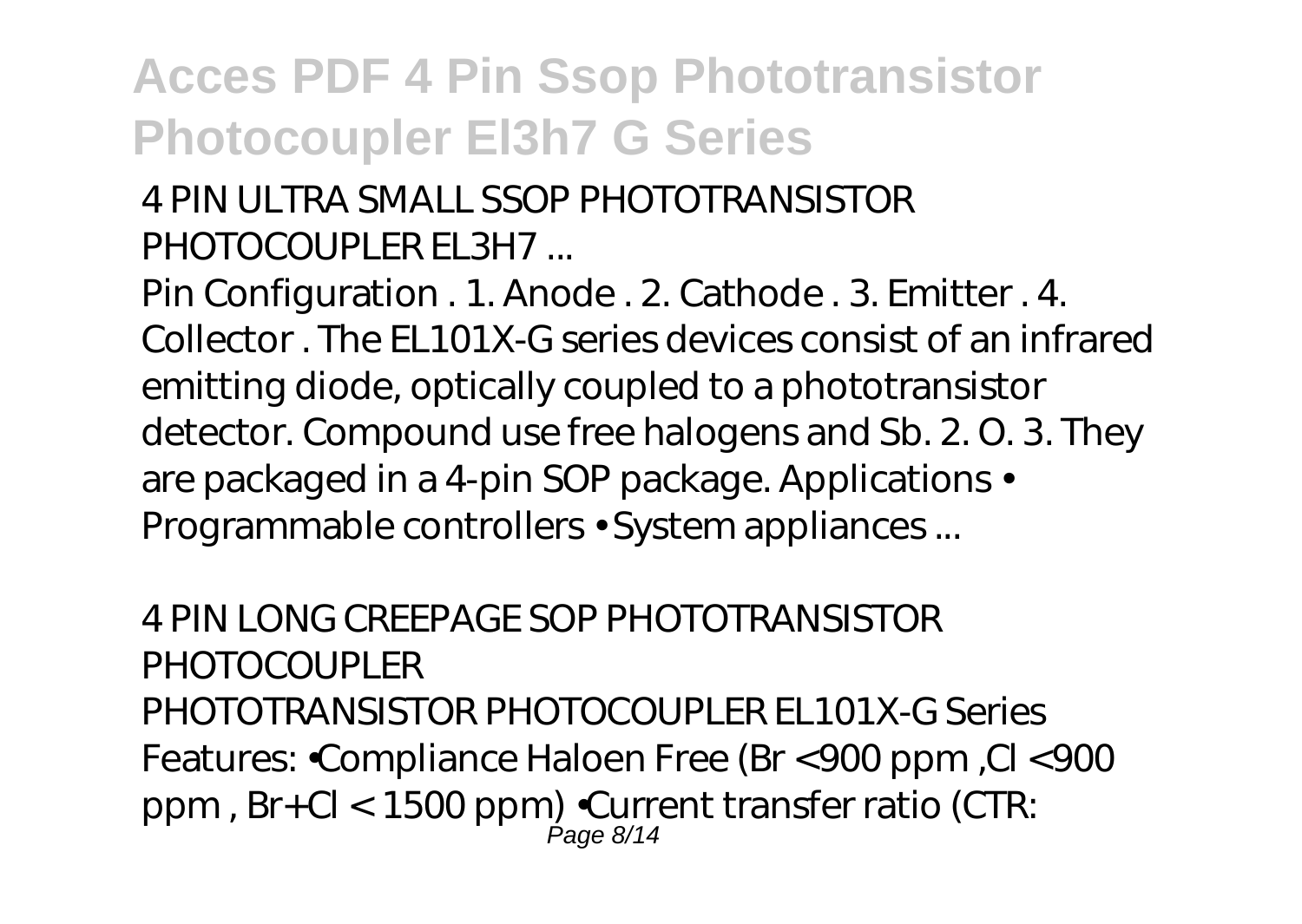50~600% at IF =5mA, VCE =5V) (CTR: 63~320% at IF =10mA, VCE =5V) • High isolation voltage between input and output (Viso=5000 V rms ) •Compact 4 Pin SOP with a 2.0 mm profile •Compliance with EU REACH •8mm long creepage distance ...

### *4 PIN LONG CREEPAGE SOP PHOTOTRANSISTOR PHOTOCOUPLER ...*

4 pin low input current phototrAnsistor portfolio we are releasing five new series of low input current optocouplers: VOS615A, VOS617A, and VOS618CA with phototransistor output, and VOS627A and VOS628A with AC input to complement our 4 pin low input current product portfolio. They feature a V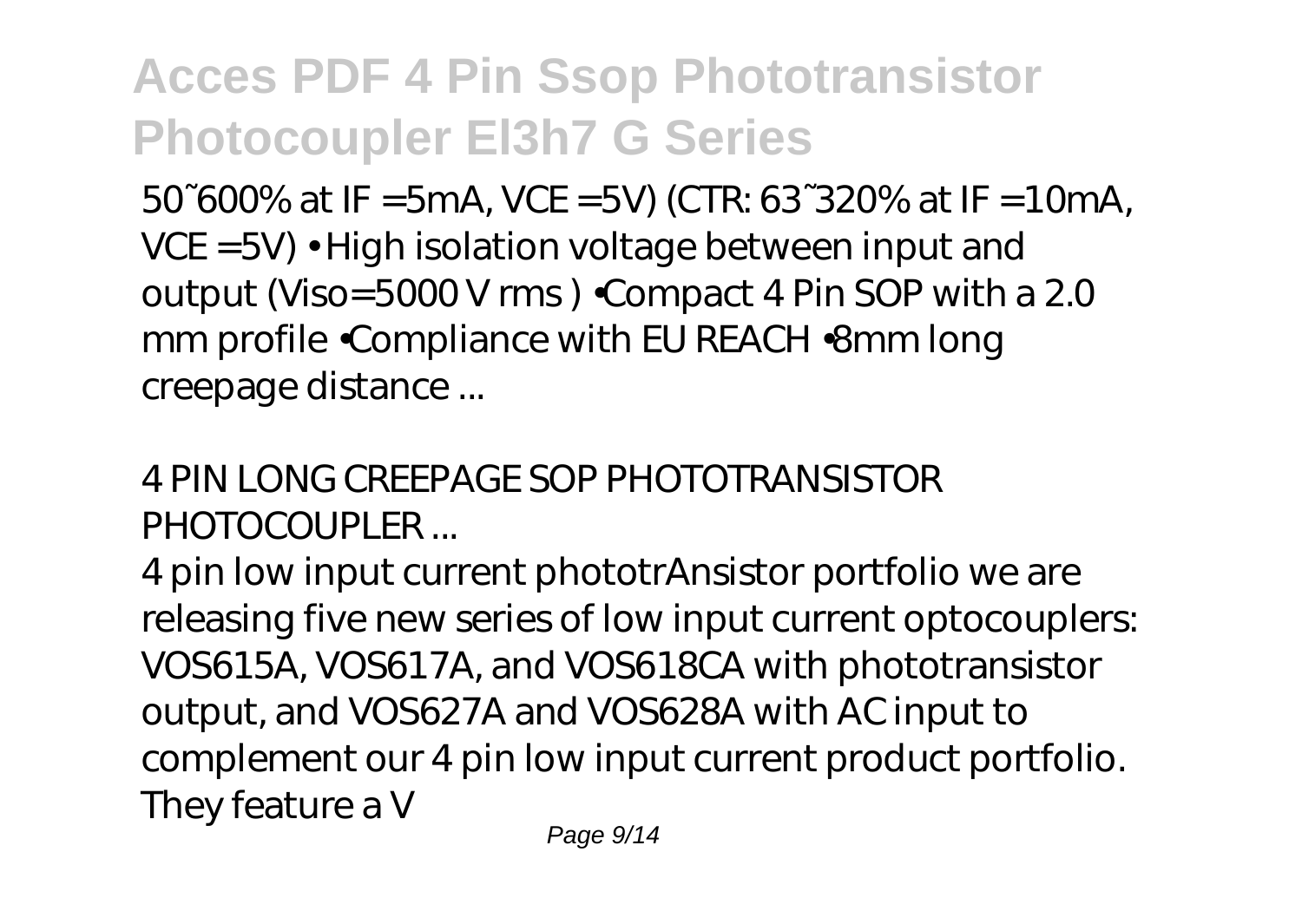*Opto - DIP-4, LSOP-4, SOP-4 and SSOP-4 Phototransistors* optically coupled to a phototransistor detector encapsulated with green compound. ELD3H7 offers 2 channels in a 8-pin small outline SMD package, while ELQ3H7 offers 4 channels in a 16-pin small outline SMD package. Applications • DC-DC Converters • Programmable controllers • Telecommunication equipments

*8PIN 16 PIN ULTRA SMALL SSOP PHOTOTRANSISTOR PHOTOCOUPLER*

The FOD814 consists of two gallium arsenide infrared emitting diodes, connected in inverse parallel, driving a Page 10/14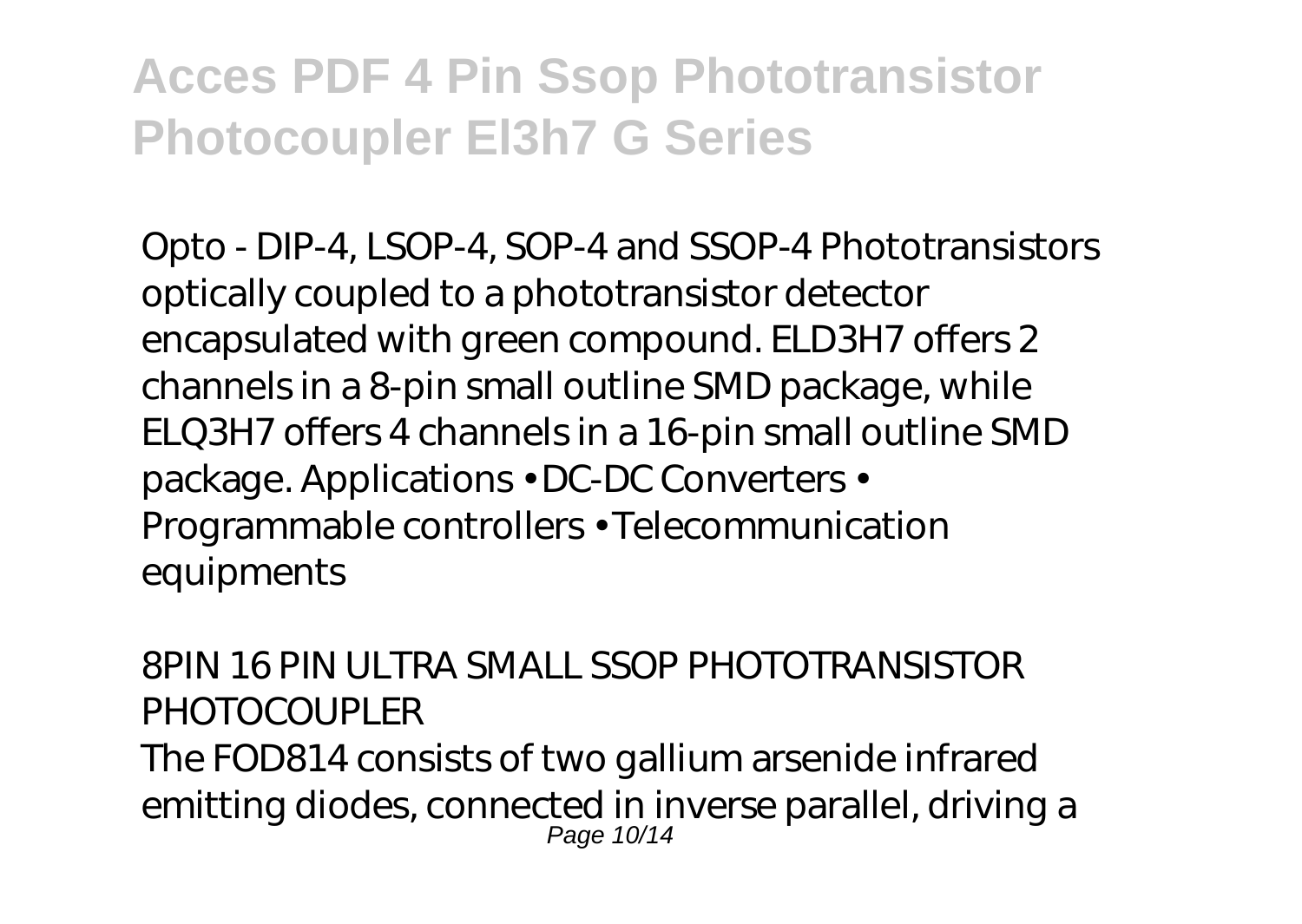silicon phototransistor output in a 4-pin dual in-line package. The FOD817 Series consists of a gallium arsenide infrared emitting diode driving a silicon phototransistor in a 4-pin dual in-line package..

*FOD817: 4-Pin DIP Phototransistor ... - ON Semiconductor* 4 PIN SOP PHOTOTRANSISTOR PHOTOCOUPLER EL357N-G Series Features: •Halogens free (Br <900 ppm ,Cl <900 ppm , Br+Cl < 1500 ppm) •Current transfer ratio (CTR: 50~600% at IF =5mA, VCE =5V) •High isolation voltage between input and output (Viso=3750 V rms ) •Compact 4 Pin SOP with a 2.0 mm profile •Compliance with EU REACH

*4 PIN SOP PHOTOTRANSISTOR PHOTOCOUPLER EL357N-G* Page 11/14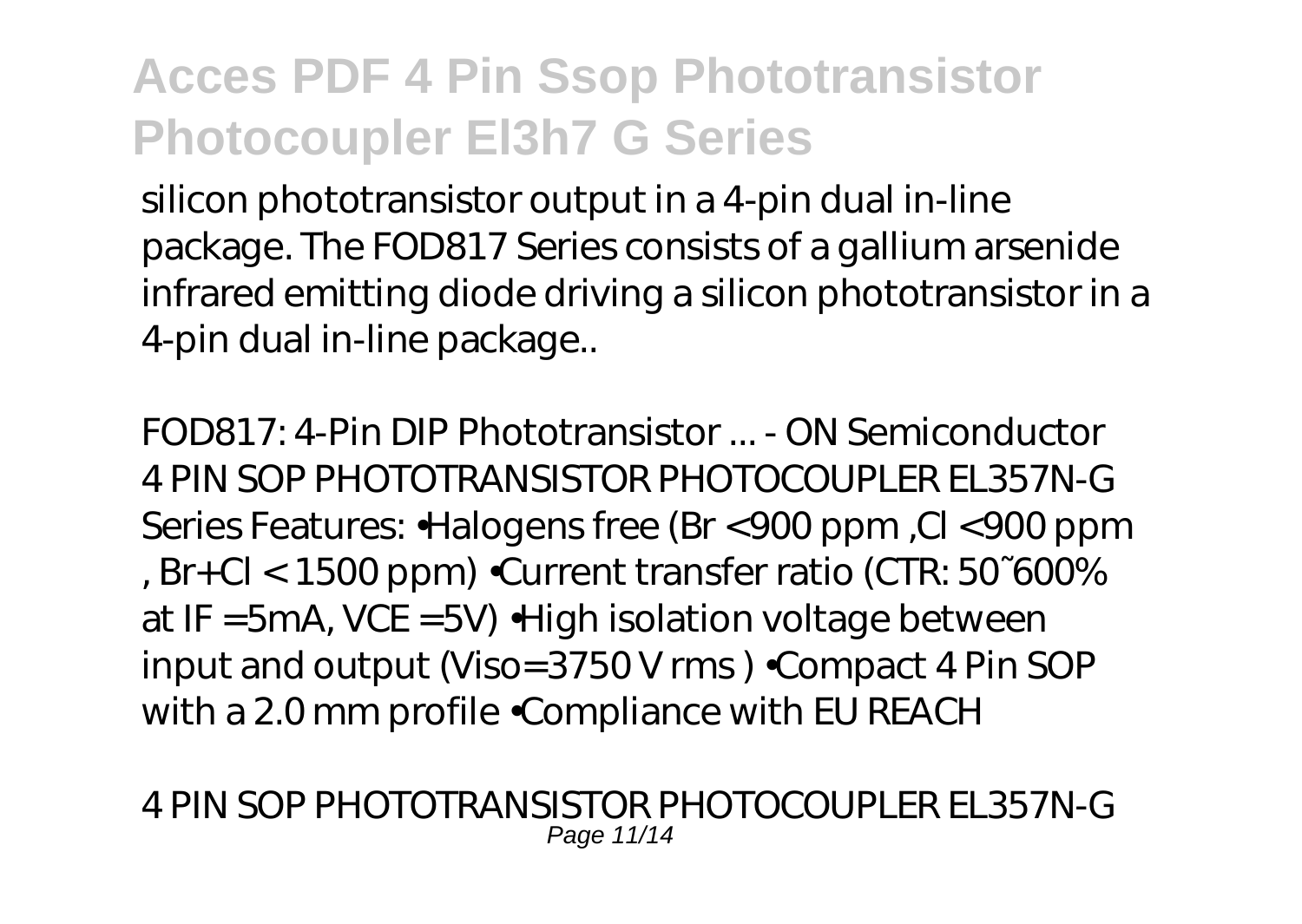#### *Series*

EL3H7A : 4 PIN SSOP PHOTOTRANSISTOR PHOTOCOUPLER Everlight Electronics Co., Ltd Your require pages is cannot open by blow Reason : Connect this pages through directly deep link. alldatasheet.com is Free datasheet search site. You can use All semiconductor datasheet in Alldatasheet, by No Fee and No register. If you have any questions about using to our site, please contact benjamin ...

### *EL3H7A pdf, EL3H7A description, EL3H7A datasheets, EL3H7A ...*

Buy Renesas, PS2805C-1-A AC Input Phototransistor Output Optocoupler, Surface Mount, 4-Pin SSOP PS2805C-1-A. Browse our latest Optocoupler ICs offers. Free Next Day Page 12/14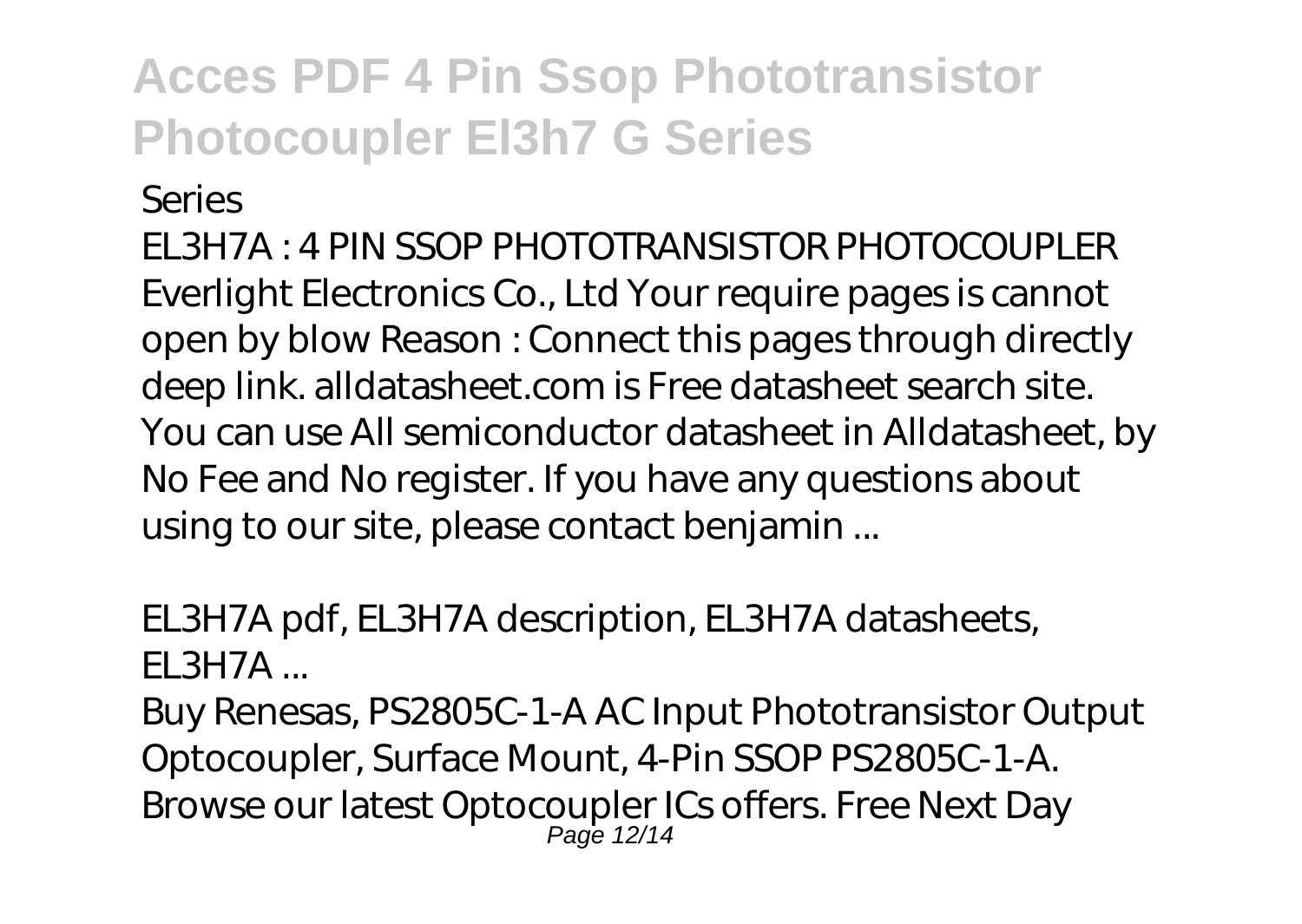*PS2805C-1-A | Renesas, PS2805C-1-A AC Input ...* EL3H7C : 4 PIN SSOP PHOTOTRANSISTOR PHOTOCOUPLER Everlight Electronics Co., Ltd Your require pages is cannot open by blow Reason : Connect this pages through directly deep link. alldatasheet.com is Free datasheet search site. You can use All semiconductor datasheet in Alldatasheet, by No Fee and No register. If you have any questions about using to our site, please contact benjamin ...

*EL3H7C pdf, EL3H7C description, EL3H7C datasheets, EL3H7C ...*

4. Small and thin package(4pin SSOP, pin pitch 1.27mm) 5. Page 13/14